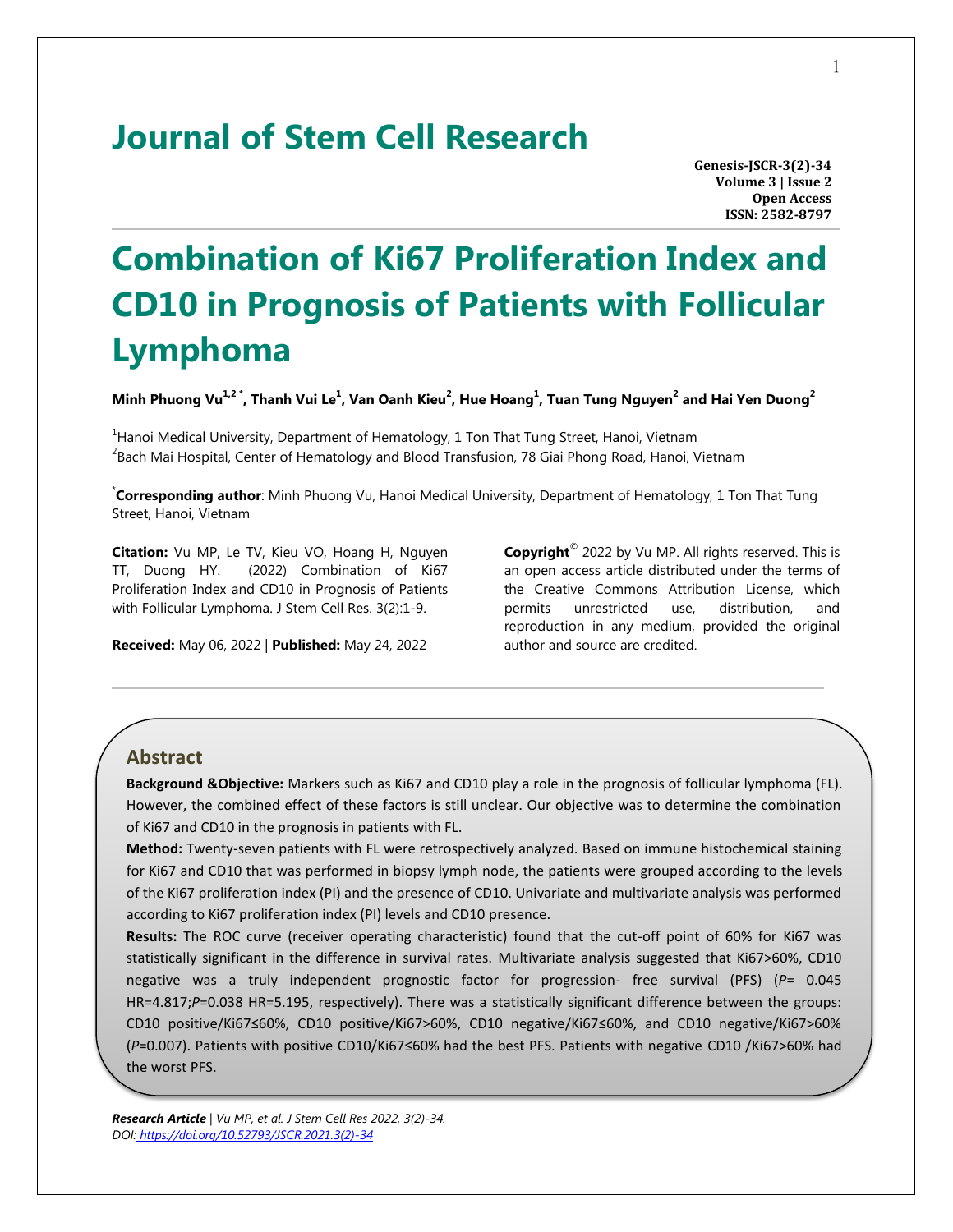**Conclusion:** Ki67>60%, CD10 negative are truly independent adverse prognostic factors for PFS in FL. Patients with CD10 negative/Ki67>60% had worst PFS.

### **Keywords**

Ki67 proliferation index; CD10; Follicular lymphoma; FL; Prognosis.

### **Introduction**

Follicular lymphoma (FL) is an indolent lymphoma and is associated with a long survival time (OS). However, many patients relapse and have short progression- free survival (PFS) [1,2]. There are common prognostic systems: FLIPI (Follicular Lymphoma International Prognostic Index), FLIPI2, m7-FLIPI [1]. These systems used clinical factors, laboratory factors, and genes in combination to calculate the prognostic score. However, these prognostic systems have limitations, especially in the development of new therapeutic methods [1,3,4]. Therefore, more risk factors are still being studied; especially there are many studies that pay attention to the use of markers. They are necessary for diagnosis and have prognostic significance [5,6].

Ki67 is a marker of cell proliferation with the controversial effect on FL. There are not many studies that examine the role of Ki67 in slow-growing diseases such as FL. Kawaguchi Y, et al. showed that the patients with high expression of Ki67 seem to have had worse OS [7]. But Xue T, et al. showed that patients with a higher Ki67 index had better PFS [8].

CD10 is a cell membrane metallopeptidase that is widely distributed on neoplastic cells in FL. It can be considered as a surrogate marker for a slow-growing disease such as FL. The appearance of loss of CD10 expression can be seen as a signal of a transformation that progresses. Chen SW et al. showed that loss of CD10 expression was related to leukemia transformation [9]. Camacho FI et al. suggested that strong positive CD10 was a favorable factor OS, but did not show how it was strong positive [10]. Bilalovic N et al. suggested that CD10 positive patients would have a longer OS [11]. However, there are almost no studies showing that the combination of Ki67 and CD10 has an effect on FL. Our aim was to determine the combination of Ki67 and CD10 in the prognosis in the patient with FL.

## **Methods**

#### **Patients**

This study was carried out in Bach Mai Hospital, Hanoi, Vietnam. Twenty-seven patients, from March 2016 to July 2021, with de novo FL were retrospectively analyzed in our study. All patients were diagnosed by examination of lymph node biopsies based on H.E staining and immunohistochemical staining for CD20, CD10, CD3, CD5, CD23, Bcl2, Bcl6, MUM1 and Ki67. The diagnosis was made according to the WHO 2008 classification of hematopoietic and lymphoid tumors [12,13]. The patients were treated with the R-CHOP protocol (rituximab- cyclophosphamide, doxorubicin, vincristine,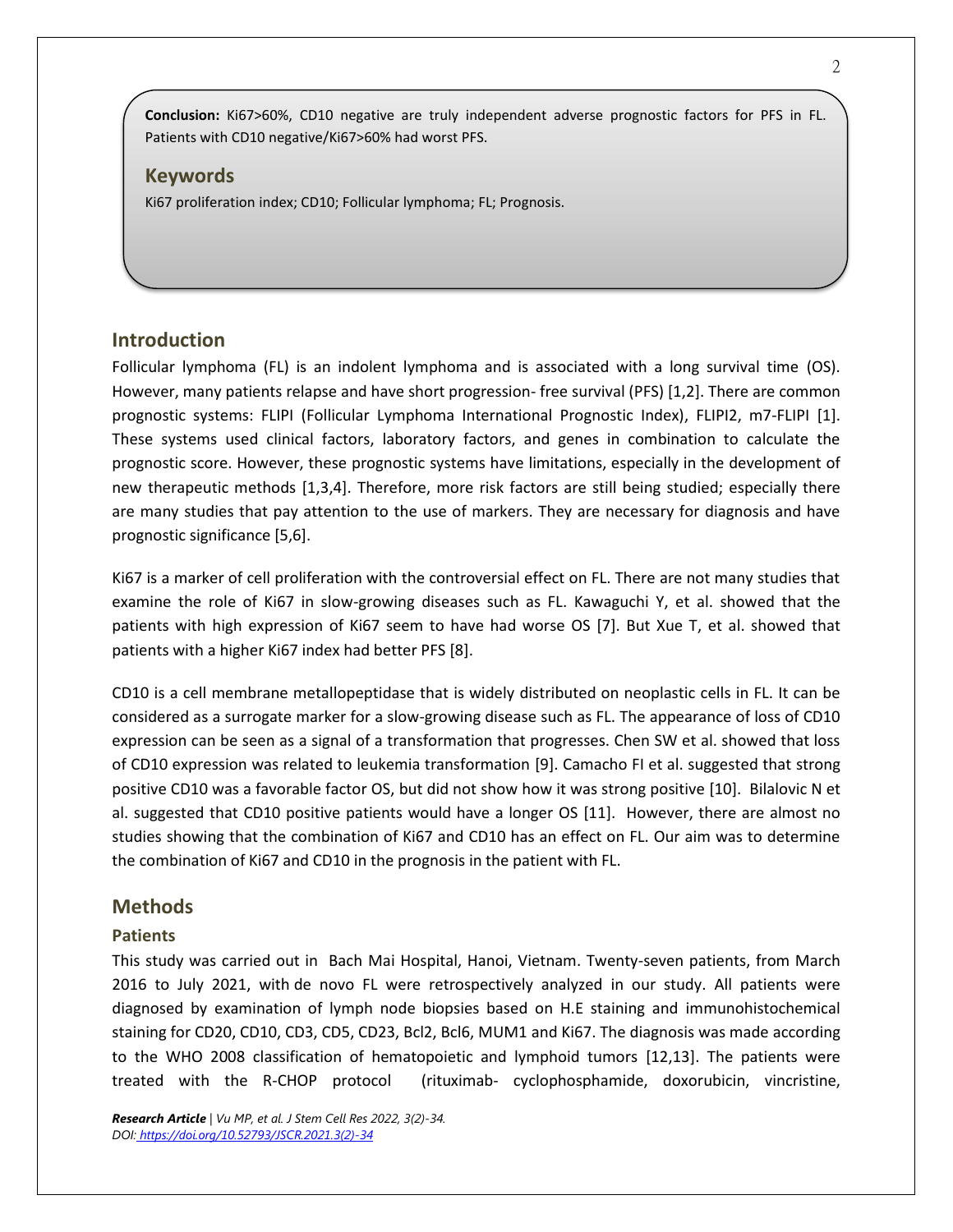prednisolone) or the R-COP protocol (rituximab- cyclophosphamide, vincristine, prednisolone). The response to therapy was determined according to the criteria of the International Working Group (RECIL 2017) [14].

### **Definition**

CD10 had been scored as 'positive' when at least 30% of the cells showed expression [15].

### **Statistics**

The ROC curve (receiver operating characteristic) was performed separately for Ki67 level to gain a predictive value for OS. This found cut-off was applied for PFS to determine if there was statistically significant difference in survival rate. The patients were then grouped according to the newly found Ki67 PI cut-off value. The patients were also grouped according to the presence of CD10.

Independent-sample T tests were used to analyze differences in quantitative variables between the groups of patients. The  $\chi^2$  or Fisher's exact tests were used to analyze differences in qualitative variables between the groups of patients.

The Kaplan-Meier method was used to analyze OS and PFS.

Univariate analysis (using the log-rank test) and multivariate analysis (using the Cox proportional hazards method) with the Ki67 and CD10 variables were performed to determine prognostic factors for OS and PFS.

# **Results**

# **Patients characteristics**

Table 1 shows that there were no statistically significant differences in laboratory indices between the two groups (Ki67≤60% vs. Ki67>60%, CD10 positive vs. CD10 negative).

|                      | <b>Ki67</b> | N  | Mean     | P     | <b>CD10</b> | N  | Mean     | P     |
|----------------------|-------------|----|----------|-------|-------------|----|----------|-------|
| Age (years)          | ≤60%        | 23 | 58.3043  | >0.05 | positive    | 17 | 56.8235  | >0.05 |
|                      | $>60\%$     | 4  | 64.5000  |       | negative    | 10 | 63.3000  |       |
| Hemoglobin           | ≤60%        | 23 | 130.5217 | >0.05 | positive    | 17 | 133.2941 | >0.05 |
| (g/L)                | $>60\%$     | 4  | 136.5000 |       | negative    | 10 | 128.2000 |       |
| Platelet $(x10^9/L)$ | ≤60%        | 23 | 227.4348 | >0.05 | positive    | 17 | 224.3529 | >0.05 |
|                      | $>60\%$     | 4  | 322.0000 |       | negative    | 10 | 270.5000 |       |
| WBC $(x10^9/L)$      | ≤60%        | 23 | 11.7087  | >0.05 | positive    | 17 | 12.7665  | >0.05 |
|                      | $>60\%$     | 4  | 7.6875   |       | negative    | 10 | 8.3020   |       |
| LDH $(U/L)$          | ≤60%        | 23 | 260.1739 | >0.05 | positive    | 17 | 271.5294 | >0.05 |
|                      | .60%        | 4  | 241.0000 |       | negative    | 10 | 233.2000 |       |
| AST (U/L)            | ≤60%        | 23 | 26.0435  | >0.05 | positive    | 17 | 24.8824  | >0.05 |
|                      | $>60\%$     | 4  | 23,0000  |       | negative    | 10 | 26.8000  |       |
| ALT (U/L)            | ≤60%        | 23 | 24.0000  | >0.05 | positive    | 17 | 25.5294  | >0.05 |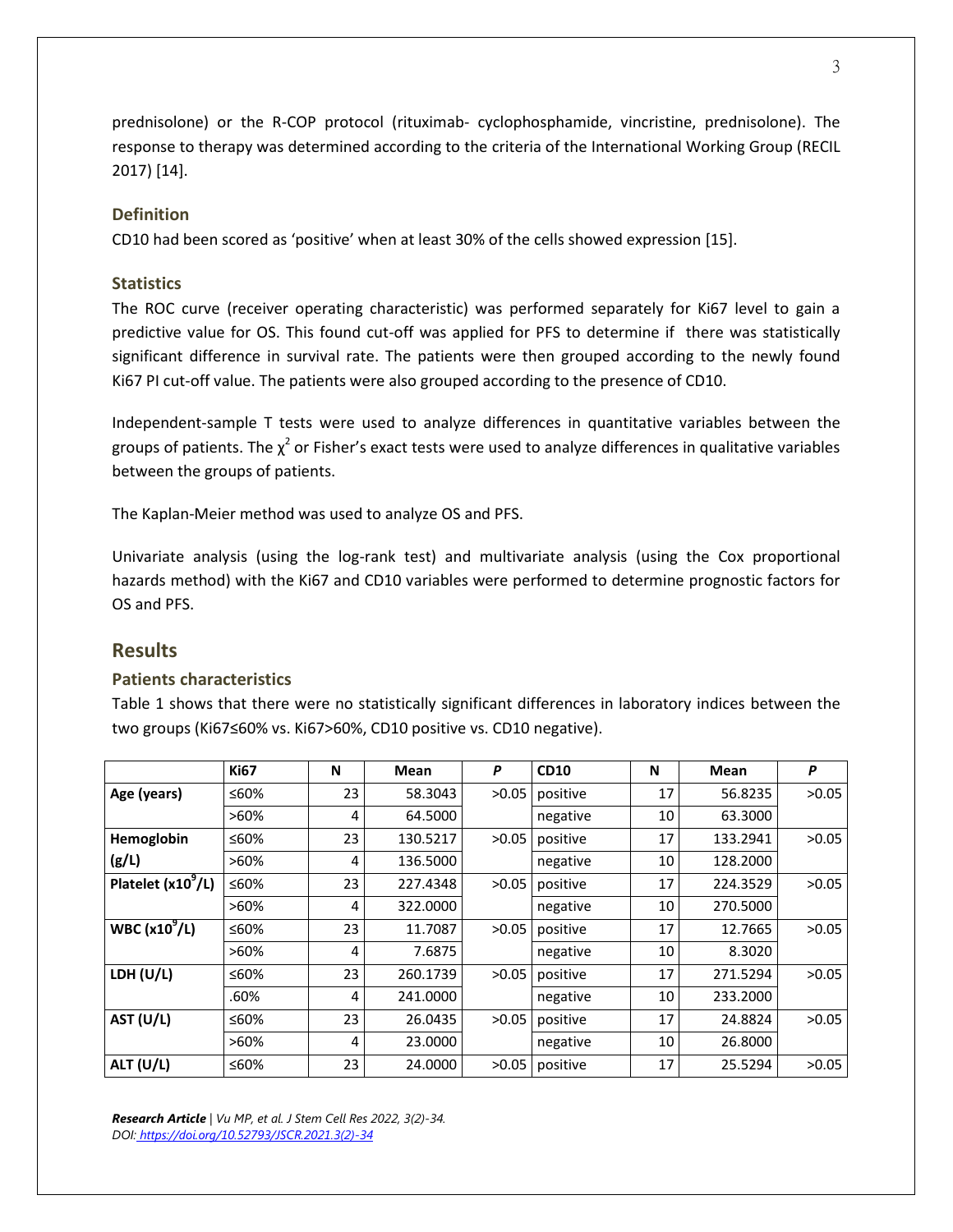|                      | $>60\%$ | 4  | 22.7500          |       | negative | 10 | 20.9000        |       |
|----------------------|---------|----|------------------|-------|----------|----|----------------|-------|
| Albumin (g/L)        | ≤60%    | 23 | 39.5739          | >0.05 | positive | 17 | 40.7529        | >0.05 |
|                      | $>60\%$ | 4  | 37.0250          |       | negative | 10 | 36.5500        |       |
| <b>Bilirubin</b>     | ≤60%    | 23 | 8.0783 > 0.05    |       | positive | 17 | 7.9765 > 0.05  |       |
| $(\mu \text{mol/L})$ | .60%    | 4  | 6.4000           |       | negative | 10 | 7.5800         |       |
| Ure (mmol/L)         | ≤60%    | 23 | $5.7261$ $>0.05$ |       | positive | 17 | 5.7118 > 0.05  |       |
|                      | $>60\%$ | 4  | 4.9500           |       | negative | 10 | 5.4400         |       |
| <b>Creatinin</b>     | ≤60%    | 23 | 62.2783 > 0.05   |       | positive | 17 | 61.0824 > 0.05 |       |
| (mmol/L)             | $>60\%$ | 4  | 59.7500          |       | negative | 10 | 63.3000        |       |

**Table 1:** Patients characteristics according to Ki67 and CD10.

There were also no significant differences in clinical indices (FLIPI, bone marrow involvement, hepatosplenomegaly, B syndromes, high tumor burden, Ann Arbor stage) between the two groups (Ki67≤60% *vs.* Ki67>60%, CD10 positive *vs.* CD10 negative) (Table 2).

|                                |             | <b>Ki67</b>    |                         | $\boldsymbol{P}$ | <b>CD10</b>  |                | P     |
|--------------------------------|-------------|----------------|-------------------------|------------------|--------------|----------------|-------|
|                                |             |                |                         |                  | <b>CD10</b>  | <b>CD10</b>    |       |
|                                |             | Ki67≤60%       |                         |                  | positive     | negative       |       |
| <b>Clinical factors</b>        |             | $(n=23)$       | Ki67>60% (n=4)          |                  | $(n=17)$     | $(n=10)$       |       |
| <b>Ann Arbor Stage</b>         | <b>IIB</b>  | 1              | 0                       | >0.05            | $\mathbf{1}$ | 0              | >0.05 |
|                                | <b>IIIA</b> | $\mathbf{1}$   | $\Omega$                |                  | $\mathbf{1}$ | $\mathbf 0$    |       |
|                                | <b>IIIB</b> | 14             | 4                       |                  | 9            | 9              |       |
|                                | <b>IVB</b>  | $\overline{7}$ | $\mathbf 0$             |                  | 6            | $\mathbf{1}$   |       |
|                                | Total       | 23             | 4                       |                  | 17           | 10             |       |
| <b>Bone Marrow Involvement</b> | <b>No</b>   | 18             | 4                       | >0.05            | 13           | 9              | >0.05 |
|                                | Yes         | 5              | $\pmb{0}$               |                  | 4            | $\mathbf{1}$   |       |
|                                | Total       | 23             | 4                       |                  | 17           | 10             |       |
| Hepatosplenomegaly             | <b>No</b>   | 16             | 4                       | >0.05            | 12           | 8              | >0.05 |
|                                | Yes         | $\overline{7}$ | $\pmb{0}$               |                  | 5            | $\overline{2}$ |       |
|                                | Total       | 23             | 4                       |                  | 17           | 10             |       |
| <b>B</b> Syndrome              | <b>No</b>   | 1              | $\mathbf 0$             | >0.05            | $\mathbf{1}$ | $\mathbf 0$    | >0.05 |
|                                | Yes         | 22             | 4                       |                  | 16           | 10             |       |
|                                | Total       | 23             | $\overline{\mathbf{4}}$ |                  | 17           | 10             |       |
| <b>High Tumor Burden</b>       | <b>No</b>   | $\mathbf 0$    | $\mathbf 0$             | >0.05            | $\mathbf 0$  | $\mathbf 0$    | >0.05 |
|                                | Yes         | 23             | 4                       |                  | 17           | 10             |       |
|                                | Total       | 23             | $\overline{\mathbf{4}}$ |                  | 17           | 10             |       |
| <b>FLIPI</b>                   | Low         | $\mathbf{1}$   | $\mathbf 0$             | >0.05            | $\mathbf{1}$ | $\mathbf 0$    | >0.05 |
|                                | Inter       | 6              | $\overline{2}$          |                  | 5            | 3              |       |
|                                | High        | 16             | $\overline{2}$          |                  | 11           | $\overline{7}$ |       |
|                                | Total       | 23             | 4                       |                  | 17           | 10             |       |

**Table 2:** Clinicopathological profile of patients.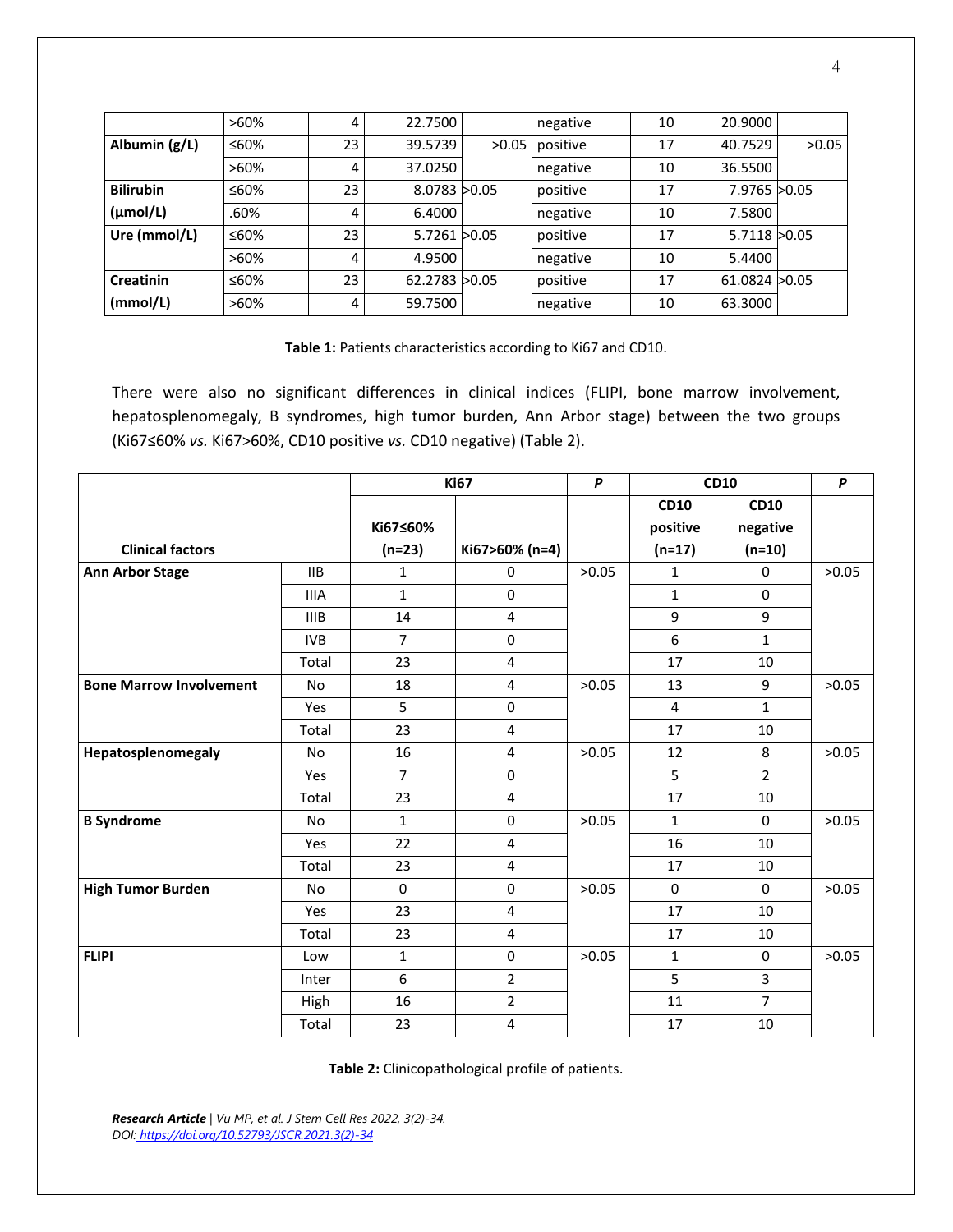#### **Ki67 and CD10 in survival times (OS and PFS)**

The ROC curve found that the cut-off point of 60% for Ki67 was statistically significant in the difference in OS (AUC=0.98, sensitivity: 100%, specificity: 90%,*P*=0.026), (Figure1). This cut-off was applied for PFS and it was determined that there was statistically significant difference in survival rate. In univariate analysis, OS and PFS in the Ki67 PI>60% group had decreased statistically significantly for 5 years, OS and PFS in the CD10 negative group also had decreased statistically significantly for 5 years, (Table 3).

Multivariate analysis showed that the Ki67>60%, CD10 negative was a truly independent adverse prognostic factor for PFS (*P*= 0.045, 0.038; respectively) (Table 3).

Table 4 and Figure 2 show that there was a statistically significant difference in PFS between the groups: CD10 positive/Ki67≤60%, CD10 positive/Ki67>60%, CD10 negative/Ki67≤60% and CD10 negative/Ki67>60% (*P*=0.007). Patients with positive CD10/Ki67≤60% had the best PFS. Patients with negative CD10/Ki67>60% had the worst PFS.



**Figure 1:** ROC (receiver operating characteristic) curve and area under curve for Ki67 percent (AUC=0.98, sensitivity: 100%, specificity: 90%, *P*=0.026).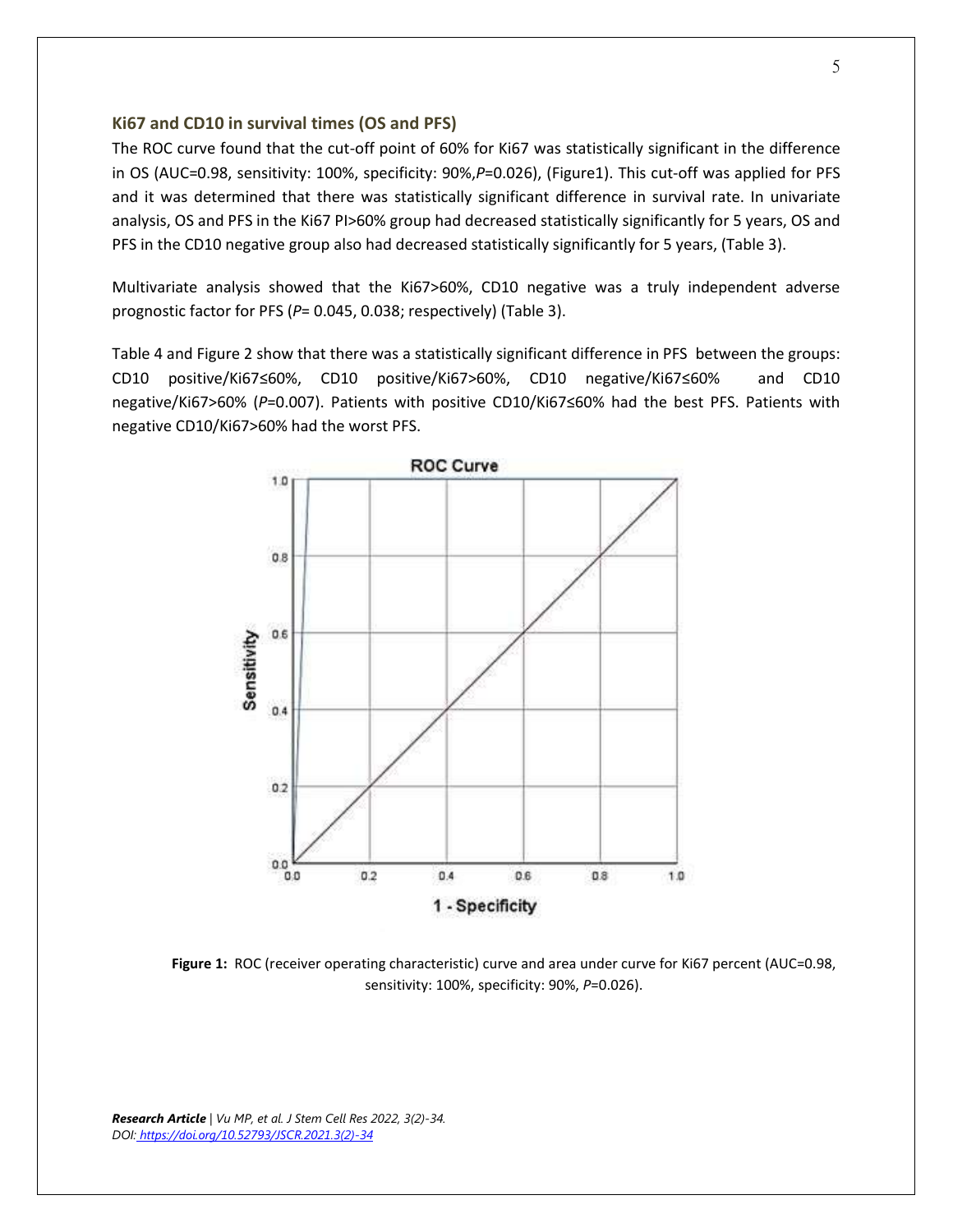| Factor      | Univariate analysis (OS)         | <b>Multivariate analysis (OS)</b>  |              |                        |  |
|-------------|----------------------------------|------------------------------------|--------------|------------------------|--|
|             | $P^{\text{Log-rank}}$ value      | HR                                 | 95%CI        | $P^{\text{Cox}}$ value |  |
| <b>Ki67</b> |                                  |                                    |              |                        |  |
| ≤60%        |                                  |                                    |              |                        |  |
| >60%        | 0.000                            |                                    |              | >0.05                  |  |
| <b>CD10</b> |                                  |                                    |              |                        |  |
| Positive    |                                  |                                    |              |                        |  |
| Negative    | 0.049                            |                                    |              | >0.05                  |  |
| Factor      | <b>Univariate analysis (PFS)</b> | <b>Multivariate analysis (PFS)</b> |              |                        |  |
|             | $P^{\text{Log-rank}}$ value      | HR                                 | <b>95%CI</b> | $P^{\text{Cox}}$ value |  |
| <b>Ki67</b> |                                  |                                    |              |                        |  |
| ≤60%        |                                  | 1                                  |              |                        |  |
| $>60\%$     | 0.016                            | 4.817                              | 1.034-22.454 | 0.045                  |  |
| <b>CD10</b> |                                  |                                    |              |                        |  |
| Positive    |                                  | $\mathbf{1}$                       |              |                        |  |
| Negative    | 0.017                            | 5.195                              | 1.094-24.666 | 0.038                  |  |

**Table 3:** Univariate and multivariate analysis for survival times.

| <b>Factors</b>          | PFS (months) |       |
|-------------------------|--------------|-------|
| CD10 positive/ Ki67≤60% | 45.696       | 0.007 |
| CD10 positive/ Ki67>60% | 29.000       |       |
| CD10 negative /Ki67≤60% | 27.729       |       |
| CD10 negative /Ki67>60% | 3.333        |       |

**Table 4:** Combination of Ki67 and CD10 in prognosis for progression free survival.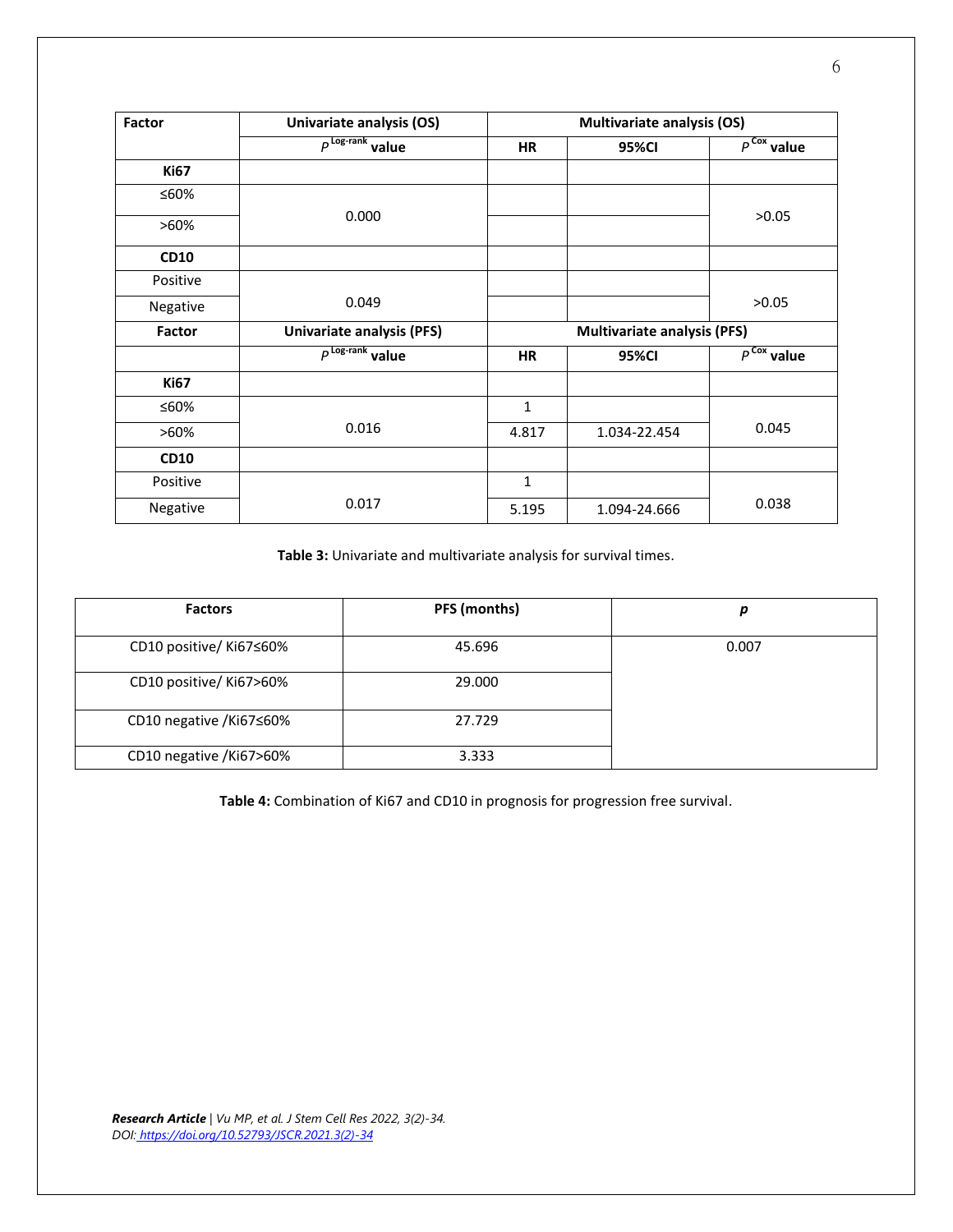

**Figure 2:** Progression free survival according to the combination of Ki67 and CD10.

#### **Discussion**

Unlike DLBCL (diffuse large B cell lymphoma) or MCL (mantle cell lymphoma) [16,17], the prognostic value of Ki67 in Fl is controversial. In some univariate analyzes, high expression of Ki67 appears to be a significant adverse factor, as in a study by Kawaguchi Y et al. or in a study by Xerri L et al. [7,18]. However, in multivariate analysis, these studies have not shown a statistically significant difference. Llanos M et al. also showed the same result [19]. Furthermore, Camacho FI et al. did not observe any differences in OS between patients who were grouped by Ki67 expression [10]. But Xue et al. showed the surprising conclusion that a higher Ki67 was a favorable factor for PFS [8]. In the univariate analysis, our study showed that at a high expression level (>60%), Ki67 has an adverse effect on OS and PFS. But in the multivariate analysis, high expression of Ki67 has only an adverse effect on PFS. Ki67 is a proliferation antigen, so it is generally an adverse factor in isolation. However, when expressed in a slow-growing disease such as FL and considered with other factors, the analysis becomes more difficult.

Unlike Ki67, the favorable role of CD10 in FL appears to be more consensual. In univariate and multivariate analysis, Camacho FI et al., Bilalovic N et al., both suggested that CD10 expression was related to significantly better OS [10,11]. However, when multivariate analysis was performed, our study showed that the CD10 negative was a truly independent adverse prognostic factor only for PFS, not for OS.

When evaluating the association between Ki67 and CD10 in the effect on survival time, our study showed that there was a statistically significant difference in PFS between the groups: CD10 positive/Ki67≤60%, CD10 positive/Ki67>60%, CD10 negative/Ki67≤60%, and CD10 negative/Ki67>60% (*P*=0.007). Patients with positive CD10/Ki67≤60% had the best PFS. Patients with negative CD10 /Ki67>60% had the worst PFS. In contrast, in multivariate analysis, Camacho FI, et al. suggested that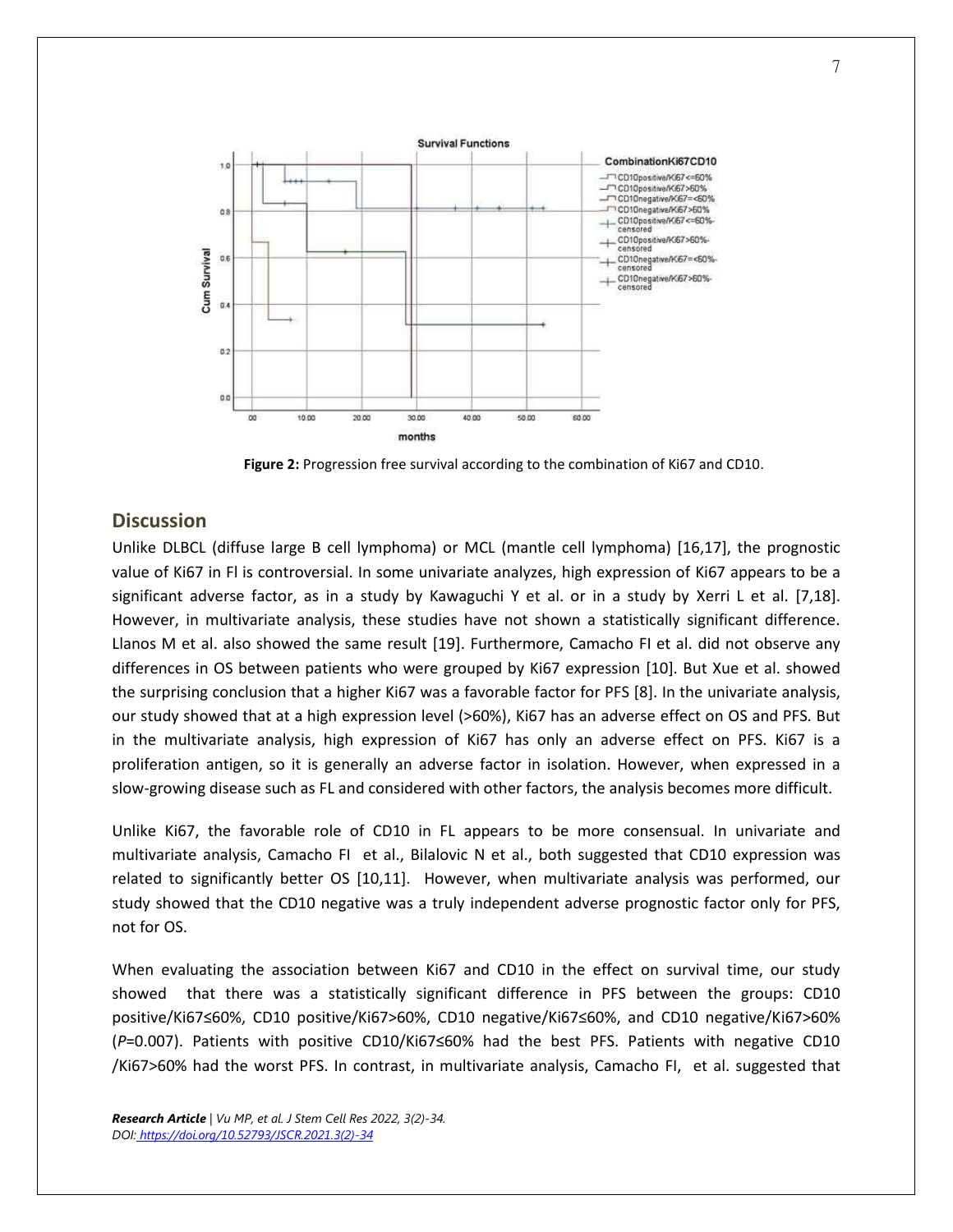CD10 was a favorable factor for OS, while Ki67 was not significant [10]. However, this research was based on a group treated with a regimen without rituximab, while in our study, all patients were treated with a protocol containing rituximab. This result is completely consistent with the idea that, in the era of rituximab, PFS was used to assess the outcome of follicular lymphoma rather than OS.

Our study has some limitations, as there are patients with symptomatic disease or with a high tumor burden, who are indicated for chemotherapy. However, FL is an indolent lymphoma, so there is a not small number of patients without symptomatic disease or with low tumor burden, who are indicated for observation. Therefore, this study has not yet covered all patients with FL and should continue to be conducted with a large number of patients, with indications for chemotherapy and observational groups.

# **Conclusion**

Ki67>60%, CD10 negative are truly independent adverse prognostic factors in FL for PFS. Patients with CD10 negative/Ki67>60% had worst PFS.

# **Ethics**

The study protocol was approved by the Ethics Committee. The patient's consent was waived by the committee, as this study was a retrospective observational study.

# **Financial Disclosure Statement**

No financial support was received for this study.

# **Conflicts of Interest/Funding**

The authors declare no conflicts of interest.

# **References**

- 1. Liu Q, Silva A, Kridel R. (2021) Predicting early progression in follicular lymphoma. Ann Lymphoma. 5:11
- 2. Casulo C. (2016) Prognostic factors in follicular lymphoma: new tools to personalize risk. Hematology Am Soc Hematol Educ Program. 2016(1):269-76.
- 3. Federico M, Bellei M, Marcheselli L, Luminari S, Lopez-Guillermo A, et al.(2009). Follicular Lymphoma International Prognostic Index 2: A New Prognostic Index for Follicular Lymphoma Developed by the International Follicular Lymphoma Prognostic Factor Project. J Clin Oncol. 27(27): 4555-62.
- 4. Lockmer S, Ren W, Brodtkorb M, Ostenstad B, Wahlin BE, et al.(2020). M7-FLIPI is not prognostic in follicular lymphoma patients with first-line rituximab chemo-free therapy. Br J Haematol. 188(2):259-67.
- 5. Sun R, Medeiros L, Young K. (2016) Diagnostic and predictive biomarkers for lymphoma diagnosis and treatment in the era of precision medicine. Mod Pathol. 29 (10):1118–42.
- 6. Sander B, de Jong D, Rosenwald A, Xie W, Balagué O, et al.(2014). The reliability of immunohistochemical analysis of the tumor microenvironment in follicular lymphoma: a validation study from the Lunenburg Lymphoma Biomarker Consortium. Hematologica. 99(4):715-25.